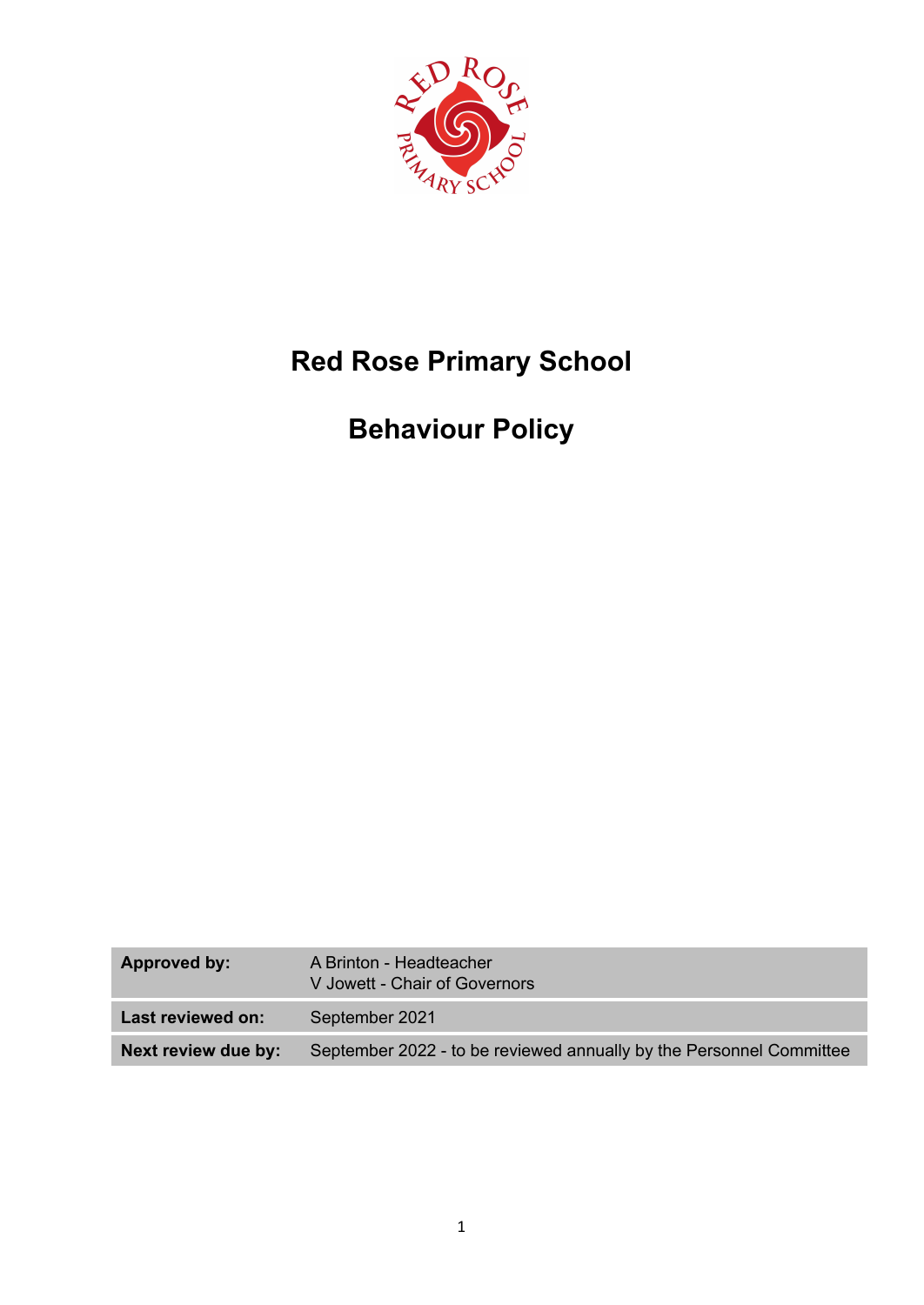

# **Amendments to Respectful Relationships policy due to Covid '19**

Negative experiences and distressing life events, such as the current circumstances, can affect the mental health of children and their parents. Where children of critical workers and vulnerable children are on site, and/or more children returning to school from 2nd June 2020 onwards, Red Rose Primary School will ensure appropriate support is in place for them.

The following guidance produced by the Government on mental health and [behaviour](https://www.gov.uk/government/publications/mental-health-and-behaviour-in-schools--2) in [schools](https://www.gov.uk/government/publications/mental-health-and-behaviour-in-schools--2) will help support Red Rose to identify children who might need additional support, and to put this support in place. The guidance sets out how mental health issues can bring about changes in a child's behaviour or emotional state which can be displayed in a range of different ways, all of which could be an indication of an underlying problem. This can include for example being fearful or withdrawn; aggressive or oppositional; or excessive clinginess.

Support for pupils and students in the current circumstances can include existing provision in the school (although this may be delivered in different ways, for example over the phone for those children still not attending provision) or from specialist staff or support services.

Teachers will be made aware of the impact the current circumstances can have on the mental health of those students/pupils (and their parents) who are continuing to work from home, including when setting expectations of childrens' work. The department has provided separate guidance on remote [education](https://www.gov.uk/guidance/remote-education-practice-for-schools-during-coronavirus-covid-19) practices during the coronavirus outbreak.

Staff have been signposted to both of these documents and these are readily available within the 'Staff Room and Meetings' Section of our 'Google classroom'.

# **Adaptations are as follows:**

● **Section 7. Our School Rules - Ready Respectful Safe** 'Ready,respectful, Safe' will be referred to within each 'bubble' daily to make sure that the children feel safe.

| Safe | $\cdot$ Keep hands and feet to ourselves<br>Walk inside school<br>· Use lesson resources / playground equipment for what they are<br>supposed to be used for.<br>· Four chair legs on the floor<br>Know and follow the fire procedures<br>· No play fighting<br>· Treat other people kindly |
|------|---------------------------------------------------------------------------------------------------------------------------------------------------------------------------------------------------------------------------------------------------------------------------------------------|
|------|---------------------------------------------------------------------------------------------------------------------------------------------------------------------------------------------------------------------------------------------------------------------------------------------|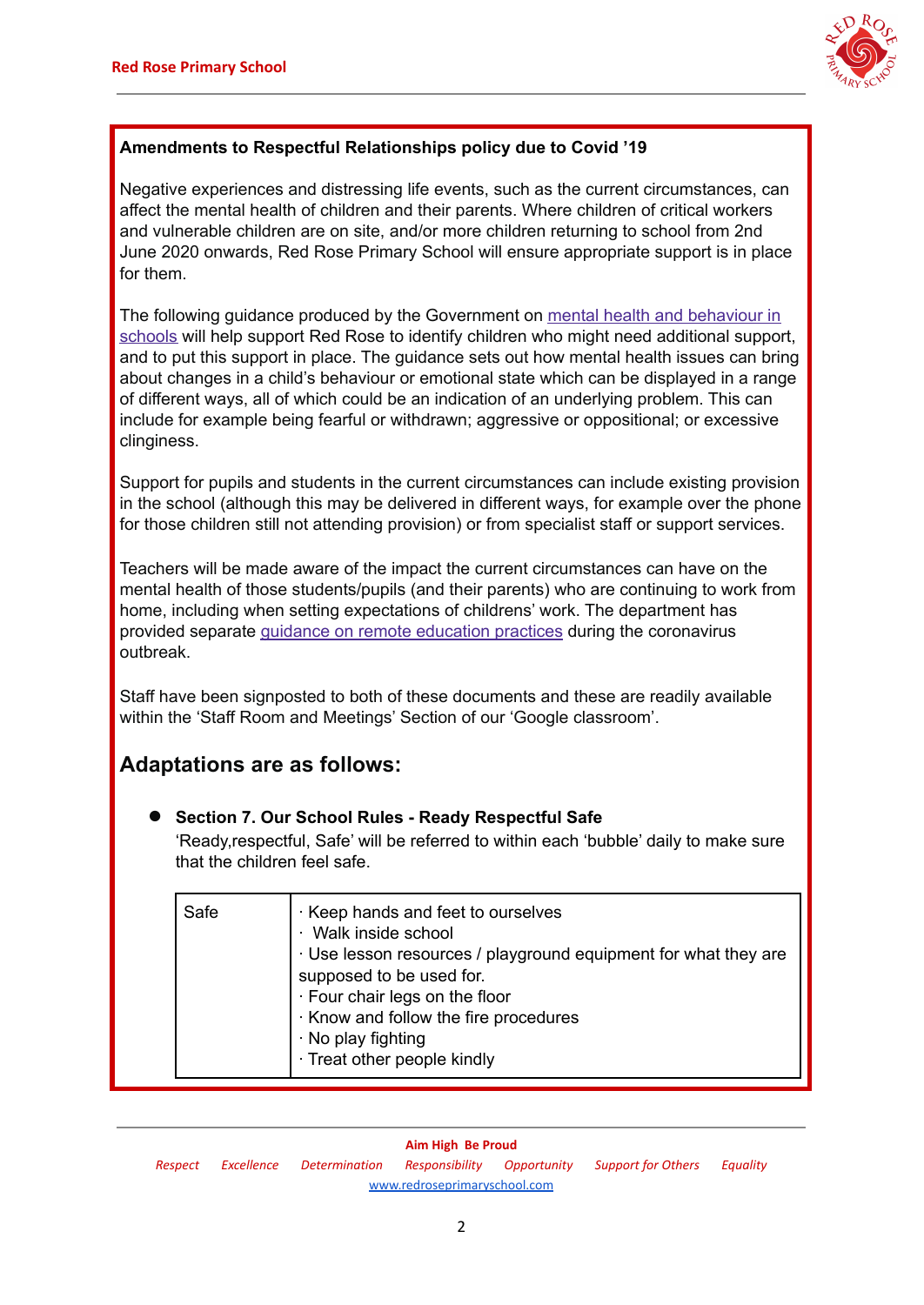

-Stay at your allocated area. -Wash your hands for 20 seconds. -Keep equipment to yourself.

Time will be allocated daily to 'PSHE' activities to support the children's mental and emotional well-being within each 'bubble' - suitable resources will be shared with staff to access. Websites and resources shared on the 'Staff Room and Meetings' Section of our 'Google classroom'.

**Revised: September 2021**

# **1. Aims**

The development of an orderly, positive and encouraging atmosphere is of fundamental importance in helping children to learn to live and work together in the school community. Children need to be helped to see the need for respect for different beliefs, opinions and ideas and to learn respect for the legitimate interests of others. As they move to becoming more independent, children should be helped to explore the power of rational argument and non-violent ways of resolving conflict. Children will need to be shown that distinguishing between right and wrong is not always straightforward, and appreciate that the individual's values, beliefs and moral codes change over time. Above all, children need to be helped to develop a sense of fair play, and respect for how communities construct and employ rules to reconcile the rights of the individual with those of the larger group.

This policy aims to:

- provide a consistent approach to behaviour management
- define what we consider to be unacceptable behaviour, including bullying
- outline how pupils are expected to behave
- summarise the roles and responsibilities of different people in the school community with regards to behaviour management
- outline our system of rewards and sanctions

As a Rights Respecting school we aim to focus on the rights of the UN Convention.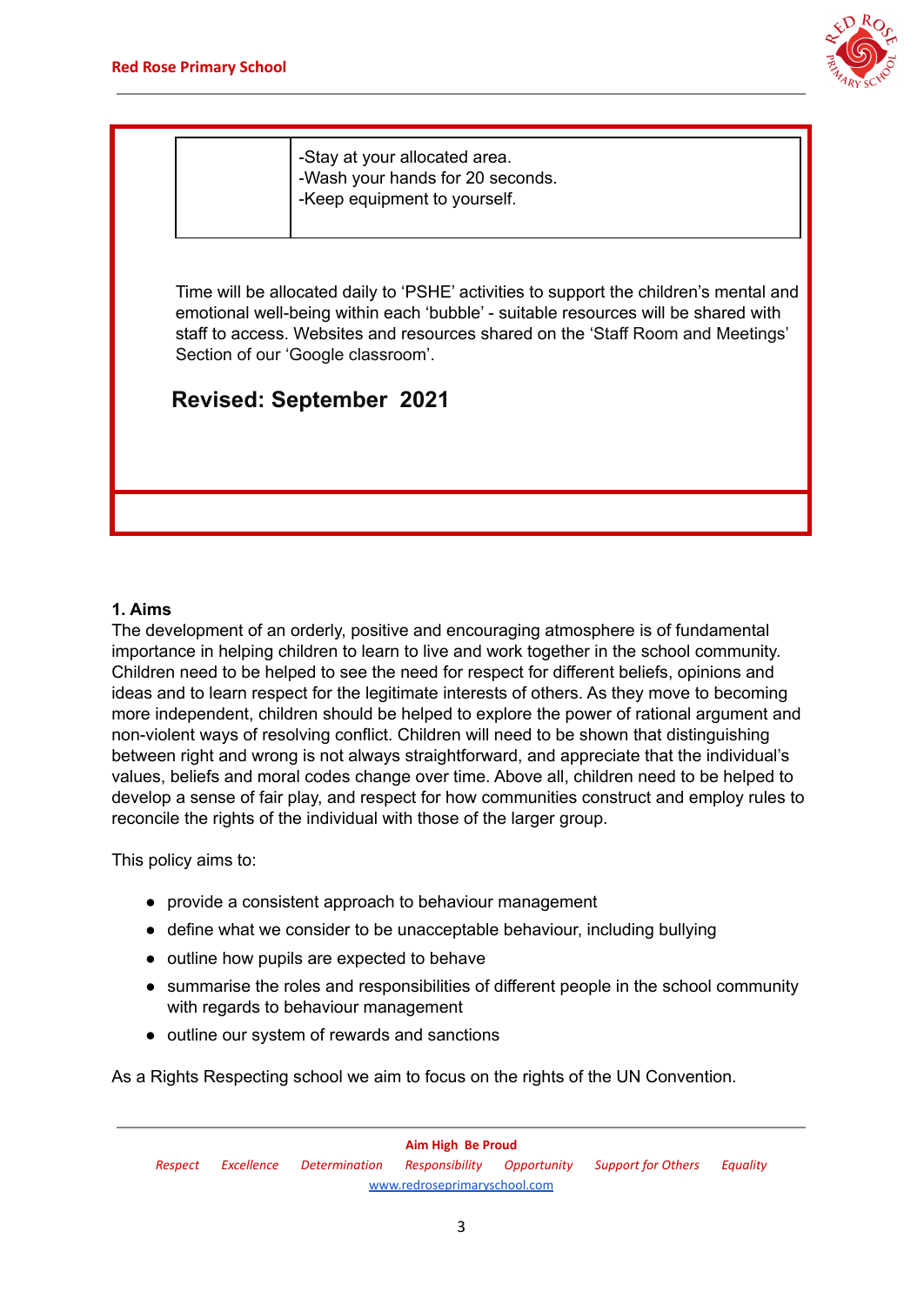

# **2. Legislation and statutory requirements**

This policy is based on advice from the Department for Education (DfE) on:

- [Behaviour](https://www.gov.uk/government/publications/behaviour-and-discipline-in-schools) and discipline in schools
- Searching, screening and [confiscation](https://www.gov.uk/government/publications/searching-screening-and-confiscation) at school
- The [Equality](https://www.gov.uk/government/publications/equality-act-2010-advice-for-schools) Act 2010
- Use of [reasonable](https://www.gov.uk/government/publications/use-of-reasonable-force-in-schools) force in schools
- [Supporting](https://www.gov.uk/government/publications/supporting-pupils-at-school-with-medical-conditions--3) pupils with medical conditions at school

It is also based on the special [educational](https://www.gov.uk/government/publications/send-code-of-practice-0-to-25) needs and disability (SEND) code of practice. In addition, this policy is based on:

- Section 175 of the [Education](http://www.legislation.gov.uk/ukpga/2002/32/section/175) Act 2002, which outlines a school's duty to safeguard and promote the welfare of its pupils
- Sections 88-94 of the Education and [Inspections](http://www.legislation.gov.uk/ukpga/2006/40/section/88) Act 2006, which require schools to regulate pupils' behaviour and publish a behaviour policy and written statement of behaviour principles, and give schools the authority to confiscate pupils' property
- DfE [guidance](https://www.gov.uk/guidance/what-maintained-schools-must-publish-online#behaviour-policy) explaining that maintained schools should publish their behaviour policy online

## **3. Definitions**

*'Misbehaviour'* is defined as:

- disruption in lessons, in corridors between lessons, and at break and lunchtimes
- non-completion of classwork or homework
- poor attitude
- incorrect uniform

*'Serious misbehaviour'* is defined as:

- repeated breaches of the school rules
- any form of bullying
- sexual assault, which is any unwanted sexual behaviour that causes humiliation, pain, fear or intimidation
- vandalism
- theft
- fighting
- smoking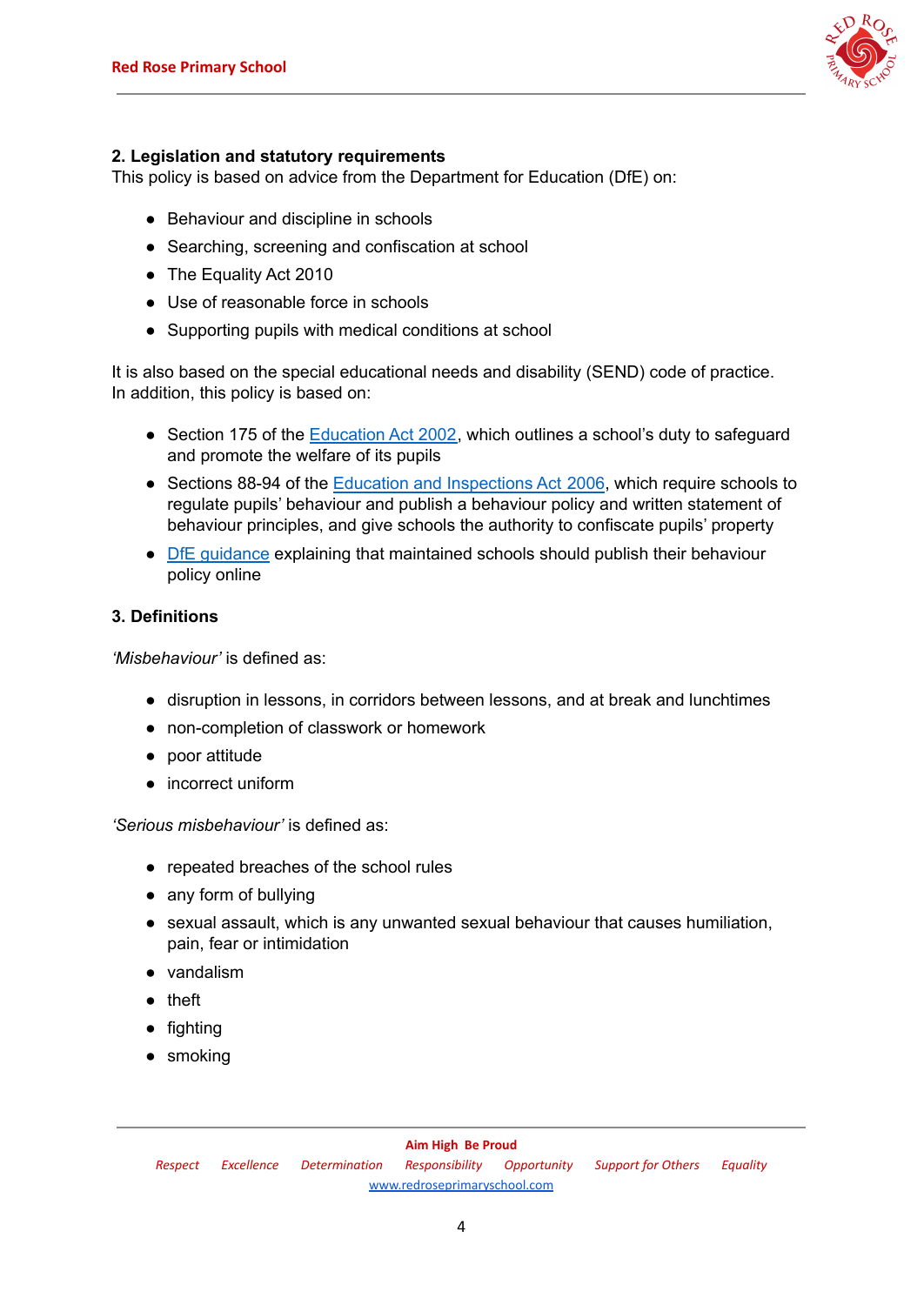

- racist, sexist, homophobic or discriminatory behaviour
- possession of any prohibited items, such as:
	- knives or weapons
	- alcohol
	- illegal drugs
	- stolen items
	- tobacco and cigarette papers
	- fireworks
	- pornographic images
	- any article a staff member reasonably suspects has been, or is likely to be, used to commit an offence, or to cause personal injury to, or damage to the property of, any person (including the pupil)

## **4. Bullying**

*'Bullying'* is defined as the repetitive, intentional harming of one person or group by another person or group, where the relationship involves an imbalance of power.

Bullying is, therefore:

- deliberately hurtful
- repeated, often over a period of time
- difficult to defend against

Bullying can include:

| <b>Type of bullying</b>   | <b>Definition</b>                                                                                                                                                                   |
|---------------------------|-------------------------------------------------------------------------------------------------------------------------------------------------------------------------------------|
| Emotional                 | Being unfriendly, excluding, tormenting                                                                                                                                             |
| Physical                  | Hitting, kicking, pushing, taking another's belongings, any use<br>of violence                                                                                                      |
| Racial                    | Racial taunts, graffiti, gestures                                                                                                                                                   |
| Sexual                    | Explicit sexual remarks, display of sexual material, sexual<br>gestures, unwanted physical attention, comments about sexual<br>reputation or performance, or inappropriate touching |
| Direct or indirect verbal | Name-calling, sarcasm, spreading rumours, teasing                                                                                                                                   |

**Aim High Be Proud** *Respect Excellence Determination Responsibility Opportunity Support for Others Equality* [www.redroseprimaryschool.com](http://www.redroseprimaryschool.com)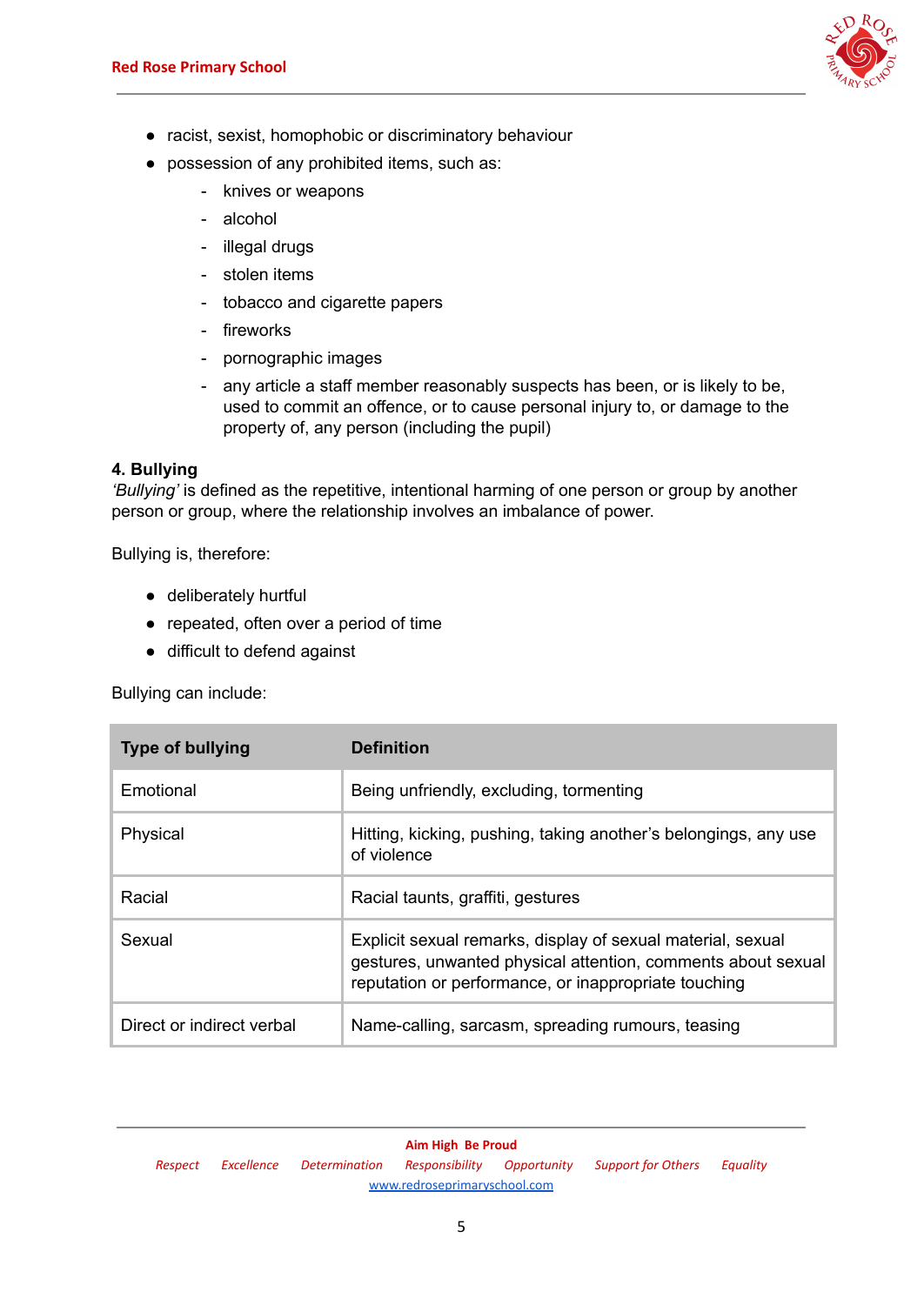

| Cyber-bullying | Bullying that takes place online, such as through social |
|----------------|----------------------------------------------------------|
|                | networking sites, messaging apps or gaming sites         |

Details of our school's approach to preventing and addressing bullying are set out in our Anti-Bullying Policy which can be found on our website.

## **5. Roles and responsibilities**

## 5.1 The governing body

The governing body has delegated responsibility to the Personnel Committee for reviewing and approving the written statement of behaviour principles (Appendix 1).

The Personnel Committee will also review this behaviour policy in conjunction with the Headteacher and monitor the policy's effectiveness, holding the Headteacher to account for its implementation.

## 5.2 The Headteacher and SLT

The Headteacher is responsible for reviewing this behaviour policy in conjunction with the Personnel Committee, giving due consideration to the school's statement of behaviour principles (Appendix 1). The Headteacher will also approve this policy.

The Headteacher has overall responsibility to ensure that the school environment encourages positive behaviour and that staff deal effectively with poor behaviour, and will monitor how staff implement this policy to ensure rewards and sanctions are applied consistently. The Deputy Headteacher and Senior Leadership Team are responsible for the maintenance of agreed standards of behaviour around the school, and should be referred to in cases of difficulty.

The quality of leadership is also crucial to a school's success in promoting good behaviour, providing clear aims for staff and pupils and taking the lead in demonstrating them. This in turn will help to produce a positive atmosphere and sense of security. Above all there needs to be mutual expectations on behaviour with consistency and fairness taking a central place. All need a clear understanding of what is expected of them.

## 5.3 Staff

Staff are responsible for:

- implementing the behaviour policy consistently
- modelling positive behaviour
- providing a personalised approach to the specific behavioural needs of particular pupils
- recording behaviour incidents on CPOMS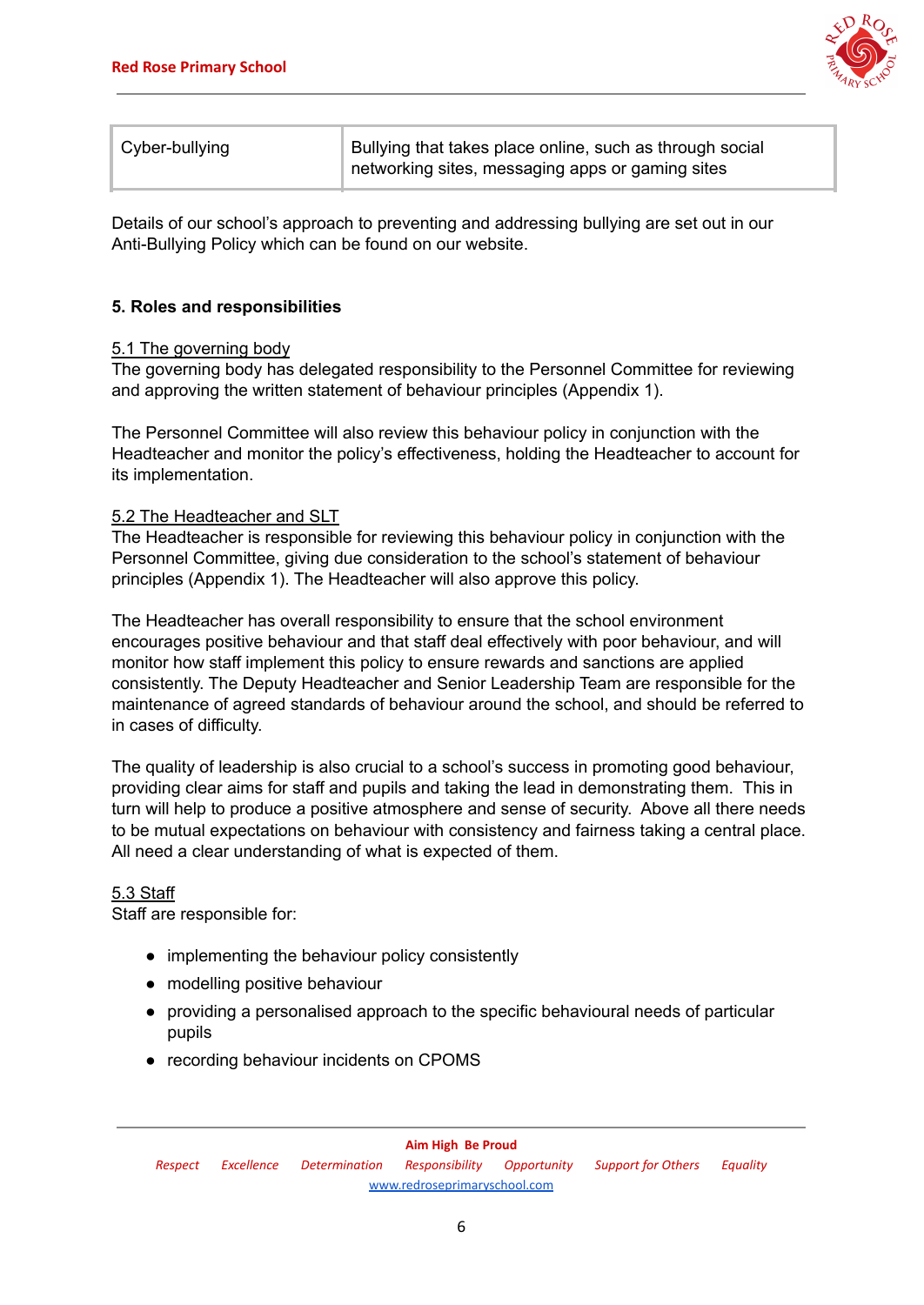

The class teacher will deal with classroom behaviour in the first instance, with any concerns being referred to the Headteacher or Senior Leadership Team. Staff must also deal with any incidents that are witnessed around the school, or to which they are alerted to by a child.

Behaviour management will be facilitated by the continual encouragement of good standards of behaviour, supported by a graded system of rewards and sanctions. All staff, both teaching and non-teaching, have a role to play in helping children discover the boundaries of acceptable behaviour. It is natural for children to test these boundaries, which staff must immediately, firmly, and clearly reaffirm. However, this does not imply that the school be preoccupied with bad behaviour; on the contrary, the promotion of good behaviour can marginalise the bad. (See Appendix 2 - Policy into Practice)

In dealings with children staff must never resort to sarcasm or intimidation. Firmness can be achieved without the necessity for unpleasantness or the undermining of children's self esteem. A reasoned explanation why the behaviour is unacceptable and the sanction to be applied can be given along with a strong message about how the behaviour is viewed, without the need for hurtful comments.

#### 5.4 Parents

Parents are expected to:

- support their child in adhering to the pupil code of conduct
- inform the school of any changes in circumstances that may affect their child's behaviour
- discuss any behavioural concerns with the class teacher promptly

The involvement of parents will always be sought at all stages when a pupil displays behaviours which are consistently unacceptable. Similarly, parents will be informed when a child has made a noteworthy achievement in either an academic or non-academic field.

## **6. Pupil code of conduct**

Pupils are expected to:

- behave in an orderly and self-controlled way
- support the school values
- show respect to members of staff and each other
- in class, make it possible for all pupils to learn
- move quietly around the school
- treat the school buildings and school property with respect
- wear the correct uniform at all times
- accept sanctions when given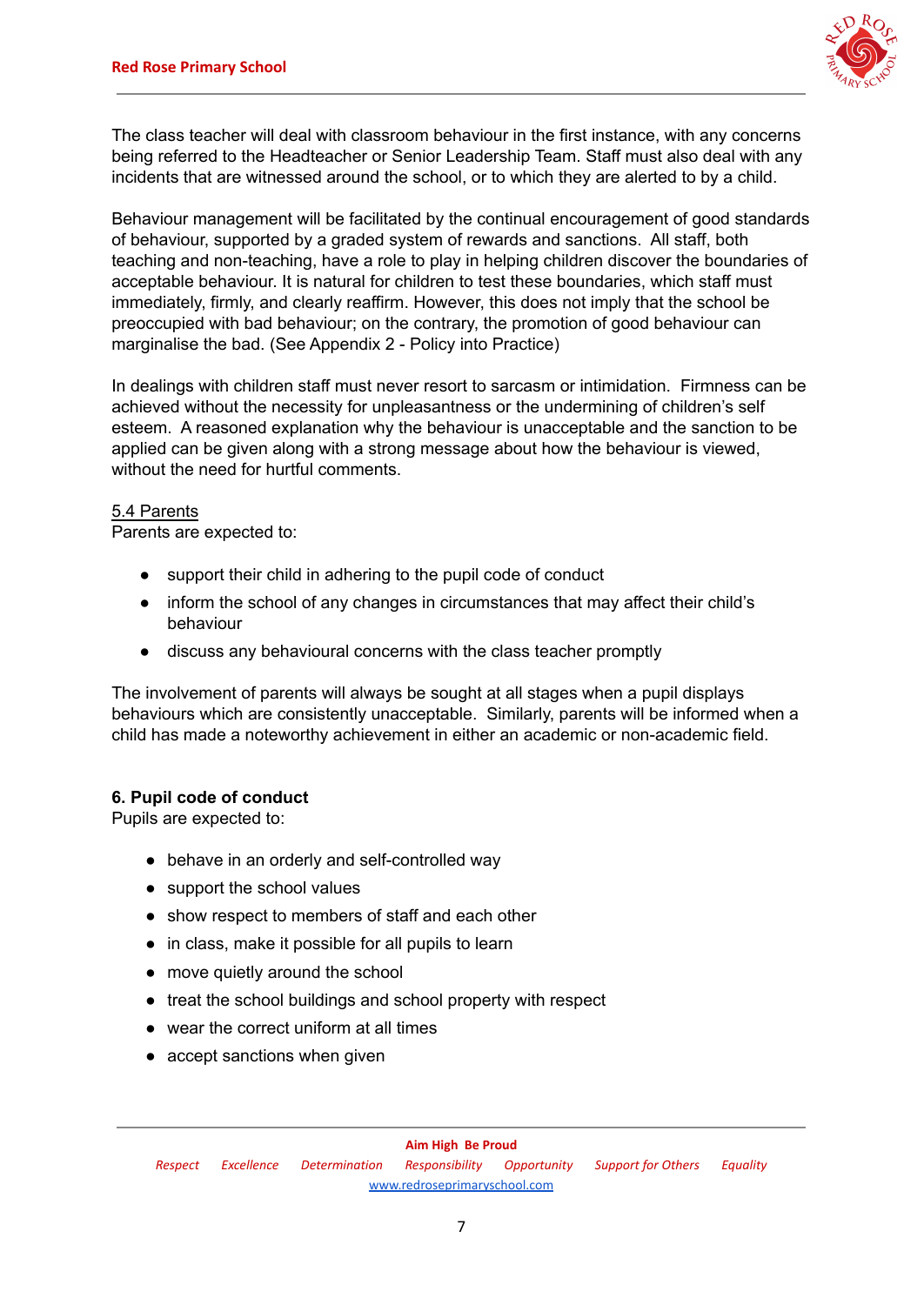

● refrain from behaving in a way that brings the school into disrepute

This code of conduct has been formulated with the safety and well-being of the children in mind, and to enable the school to function efficiently as a place of learning. We are especially aware of the needs of some children who may need special support for behaviour. Vulnerable children, including looked after children, children with SEN, physical or mental health needs, will receive behavioural support according to their specific need.

### Class Charters

Our Class charters are written, agreed and designed to make clear how each class will ensure positive behaviour, positive attitudes and respectful relationships are developed. They are negotiated at the start of each year with each class and are displayed on all classroom walls. They will largely backed up through UN Children's Rights.

#### Travelling to and from school

While recognising that these times are outside the school day, regard will be taken of complaints received about children's behaviour while travelling to and from school, whether this is by public transport or on foot.

Children are expected to behave in an appropriate manner, having respect for the people and properties they encounter on their journey. Any complaints received will be investigated and dealt with in school, and where necessary referred to parents.

Complaints received regarding children transported by taxi to and from school will also be dealt with, particularly where the behaviour endangers the vehicle or those travelling in it. Failure to improve behaviour could result in being banned from using the transport for a fixed period of time.

## **7. Our School Rules - Ready Respectful Safe**

Our school rules are displayed and shared with the children as a means of communicating the code of conduct in child friendly language. We have chosen three rules through which the code of conduct can be promoted in all aspects of school life. We have made them simple to recall, so that they can be referred to more frequently and consistently by all adults. What is really important is brought into sharp focus and children can strive to demonstrate the behaviours that are most important to improving their learning.

Be :

- Ready
- Respectful
- Safe

## **Understanding the School Rules**

Each teacher will lead a discussion about the rules with the children at the beginning of the school year. The purpose of this discussion is to ensure that all children and adults in the classroom have a common, clear understanding of these rules and what they 'look like' in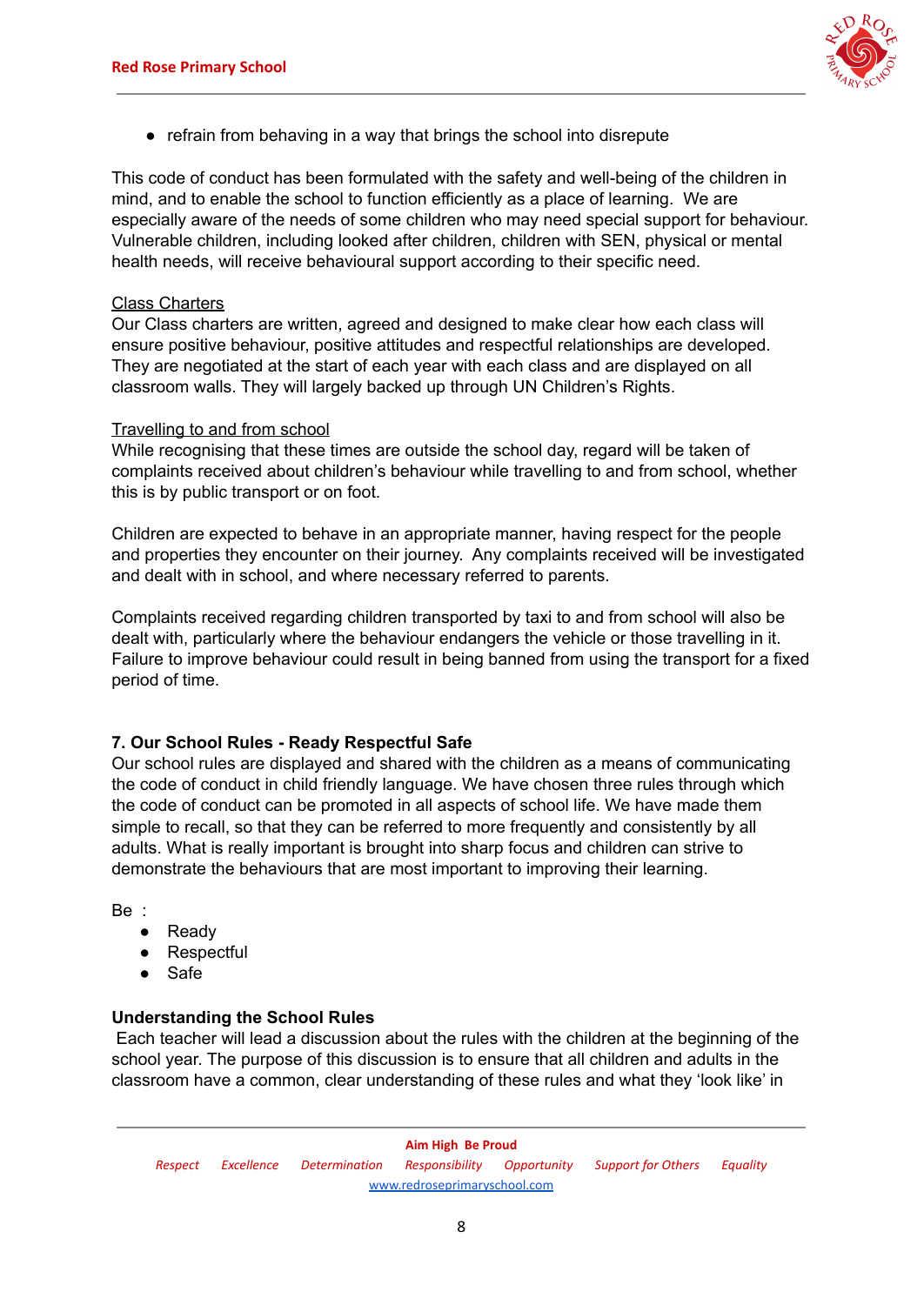

practice. The table below gives some ideas of things that might be covered by each rule but these should be decided with the children at an age appropriate level. The discussion should start with the question 'What do we want being ready / respectful / safe to look like in our classroom and the playground?'

The ideas formulated by the children should form a small display (illustrations and or captions by the children) so that the rules can be referred to throughout the day.

| <b>Ready</b>      | . Looking at the person who is speaking<br>Coming into the classroom promptly in the mornings and after playtime /<br>lunchtime<br>· Good listening<br>· Getting involved in class / group discussions<br>· Facing new challenges<br>· Being resilient<br>· Wearing correct uniform                                                     |
|-------------------|-----------------------------------------------------------------------------------------------------------------------------------------------------------------------------------------------------------------------------------------------------------------------------------------------------------------------------------------|
| <b>Respectful</b> | · Being kind and polite<br>· Caring for school property and the property of others<br>· Being honest<br>· Following instructions the first time we are asked<br>· Waiting our turn to speak<br>· Showing good manners<br>· Wearing correct uniform<br>Keeping the school rules<br>· Understanding that not everybody has the same views |
| <b>Safe</b>       | · Keep hands and feet to ourselves<br>· Walk inside school<br>· Use lesson resources / playground equipment for what they are supposed to be<br>used for.<br>· Four chair legs on the floor<br>· Know and follow the fire procedures<br>· No play fighting<br>· Treat other people kindly                                               |

# **8. Rewards and sanctions**

#### 8.1 List of rewards and sanctions

## **Positivity promotes respectful relationships**

We celebrate good work, good behaviour, good attitudes and individual effort at Red Rose Primary School.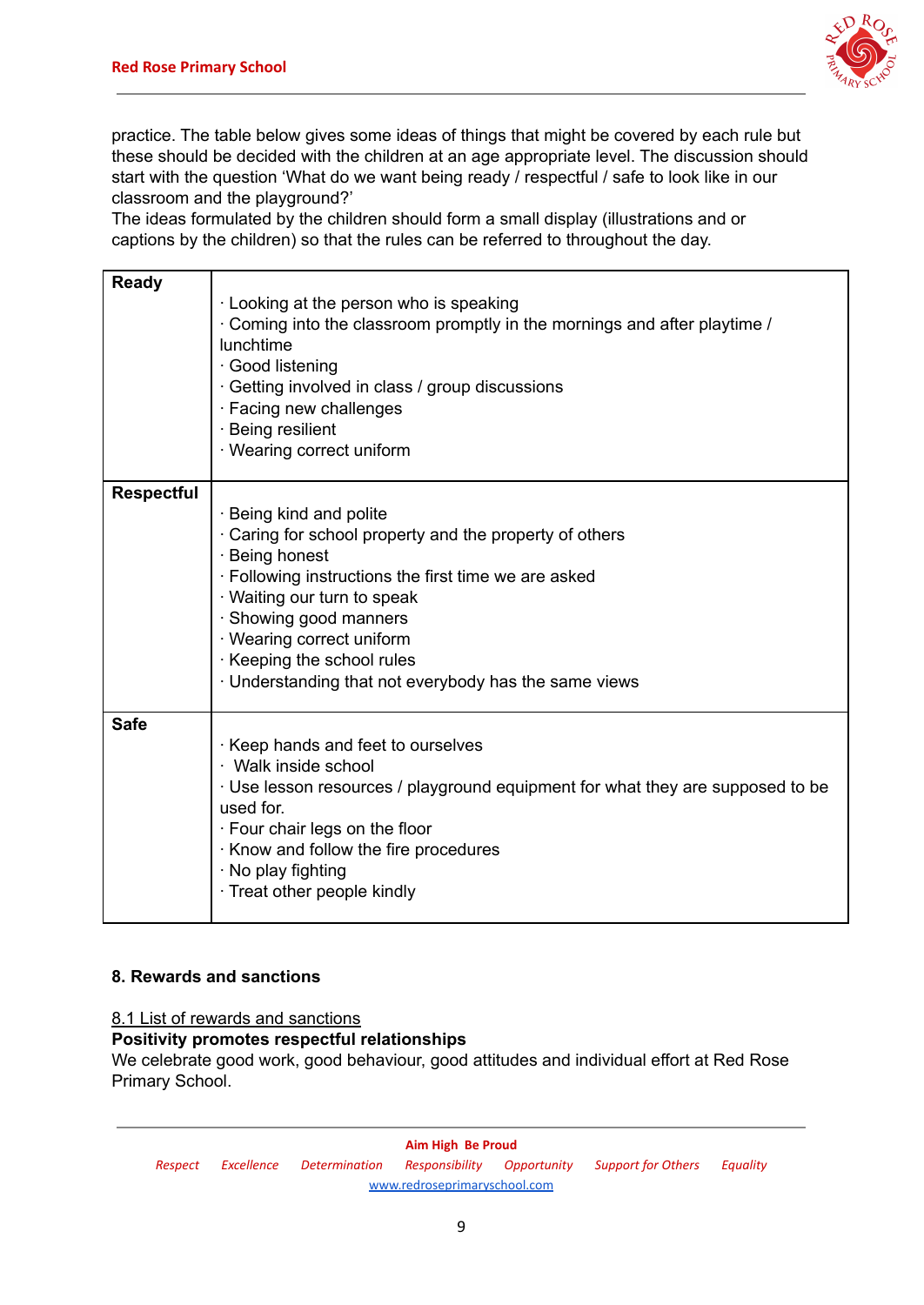

Reward systems are in place across the school - these differ depending on the age and abilities of the children in each class and the agreed classroom charters. The underlying principles of the reward systems are however, the same.

Some of the ways we reward children are:

- Verbal praise and feedback by all members of staff
- Praise by students and parent helpers/visitors
- Positive comments in children's books
- Smiley faces
- Reward cards
	- Stickers
		- **Stamps**
- Certificates Bronze, Silver, Gold, Platinum after being awarded a number of stamps/stickers
- Golden Table to reward positive behaviour in the dining hall.
- Visiting the Headteacher with 'good work' and good news
- Headteacher stickers
- Stars in the Rocket linked to our school values.
- Presentation of awards received outside school
- Celebration Assembly weekly
- Informing parents through meetings, Home/School books or by telephone
- Class Rewards
- Positive Postcard home
- special responsibilities/privileges

## 8.2 Malicious allegations

Where a pupil makes an accusation against a member of staff and that accusation is shown to have been malicious, the Headteacher will discipline the pupil in accordance with this policy.

Please refer to Appendix 3 of our Child Protection & Safeguarding Policy for more information on responding to allegations of abuse.

The Headteacher will also consider the pastoral needs of staff accused of misconduct.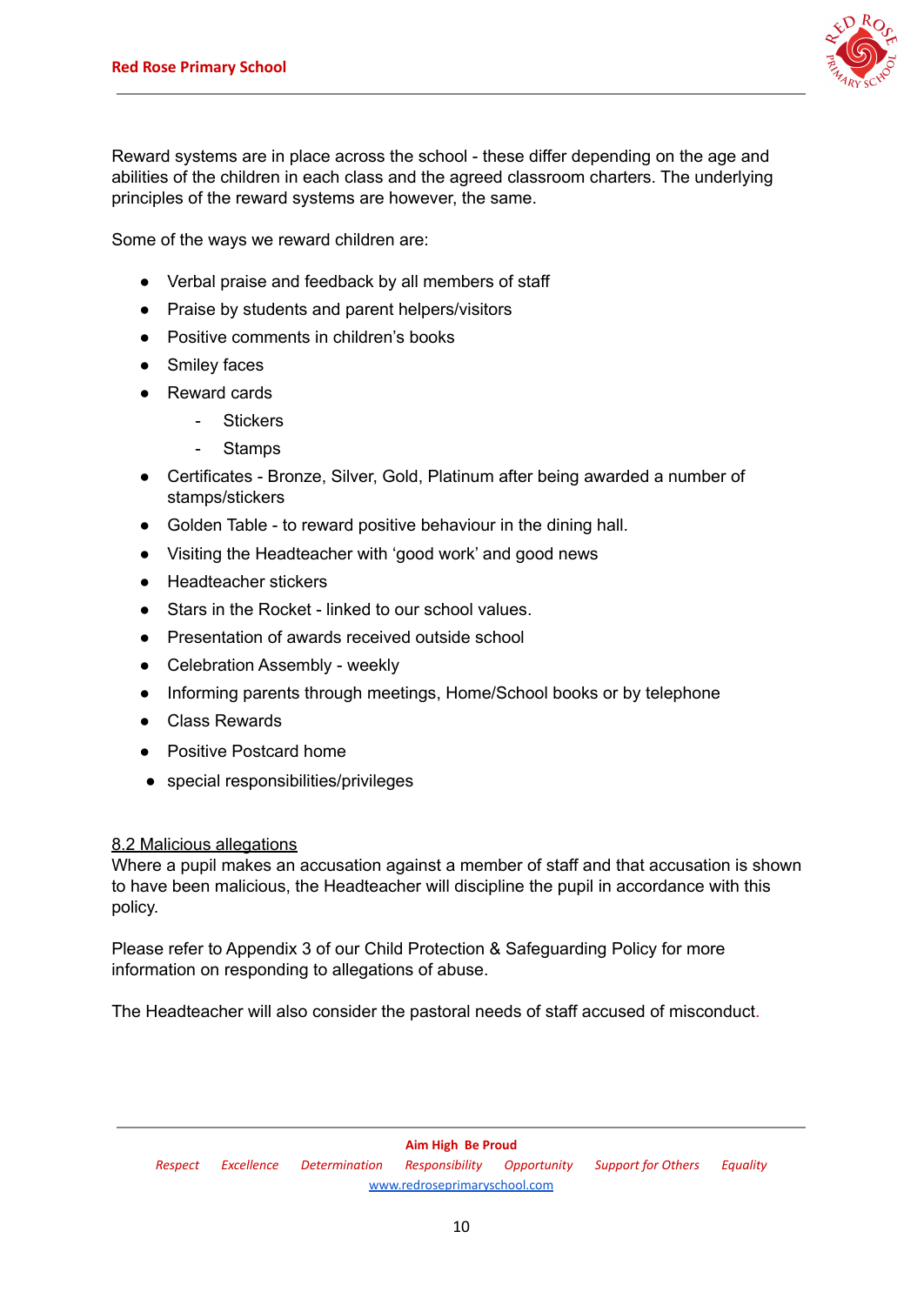

# **9. Gem Power - Growth Mindset**

Psychologist Carol Dweck developed the concept of Growth Mindset. In recent years many schools including Red Rose have started using Growth Mindset with children to enable them to become more successful learners.

Children with a Fixed Mindset 'Red Brain' believe their basic qualities, for example; intelligence or talent, are fixed. When students with Fixed Mindsets fail at something, as all children inevitably will, they tell themselves they can't or won't be able to do it, or they make excuses to rationalise the failure.

## **'Think Like a Learner'**

Further to this, we have worked alongside Dr Tom Robson, who has developed 'Gem Powers' linked to Carol Dweck's Growth Mindset research. Within this model, children demonstrate different 'gem powers'. The powers are as follows:

- Diamond Power being responsible and identifying a problem
- $\bullet$  Ruby Power supporting others
- Emerald Power being courageous and sticking with it when things get tough
- Sapphire Power & the Monster Distraction keeping focus

#### **10. Peer mentors**

Within school we have twenty 'Peer Mentors' trained by Investing in Children. The 'Peer Mentors' are children ranging from Year 2 to Year 6. They have been trained in supporting their peers both socially and emotionally. As part of their role, the peer mentors support peers with any problems. They are aware through their training when to consult an adult for support, i.e safeguarding, bullying, racism.

The 'Peer Mentors' at Red Rose are timetabled to support children on the yard at break times and lunchtimes to ensure they have someone to play with. We also have a display board within school explaining the Peer Mentors role and a photograph. Alongside this a specific area is allocated on the school yard and they are recognisable as they wear a cap.

## **11. Behaviour management**

For details of our behaviour management strategies and the Restorative Approach, see Appendix 2.

#### 11.1 Physical restraint

In some circumstances, staff may use reasonable force to restrain a pupil to prevent them:

- causing disorder
- hurting themselves or others
- damaging property

Incidents of physical restraint must:

**● always be used as a last resort**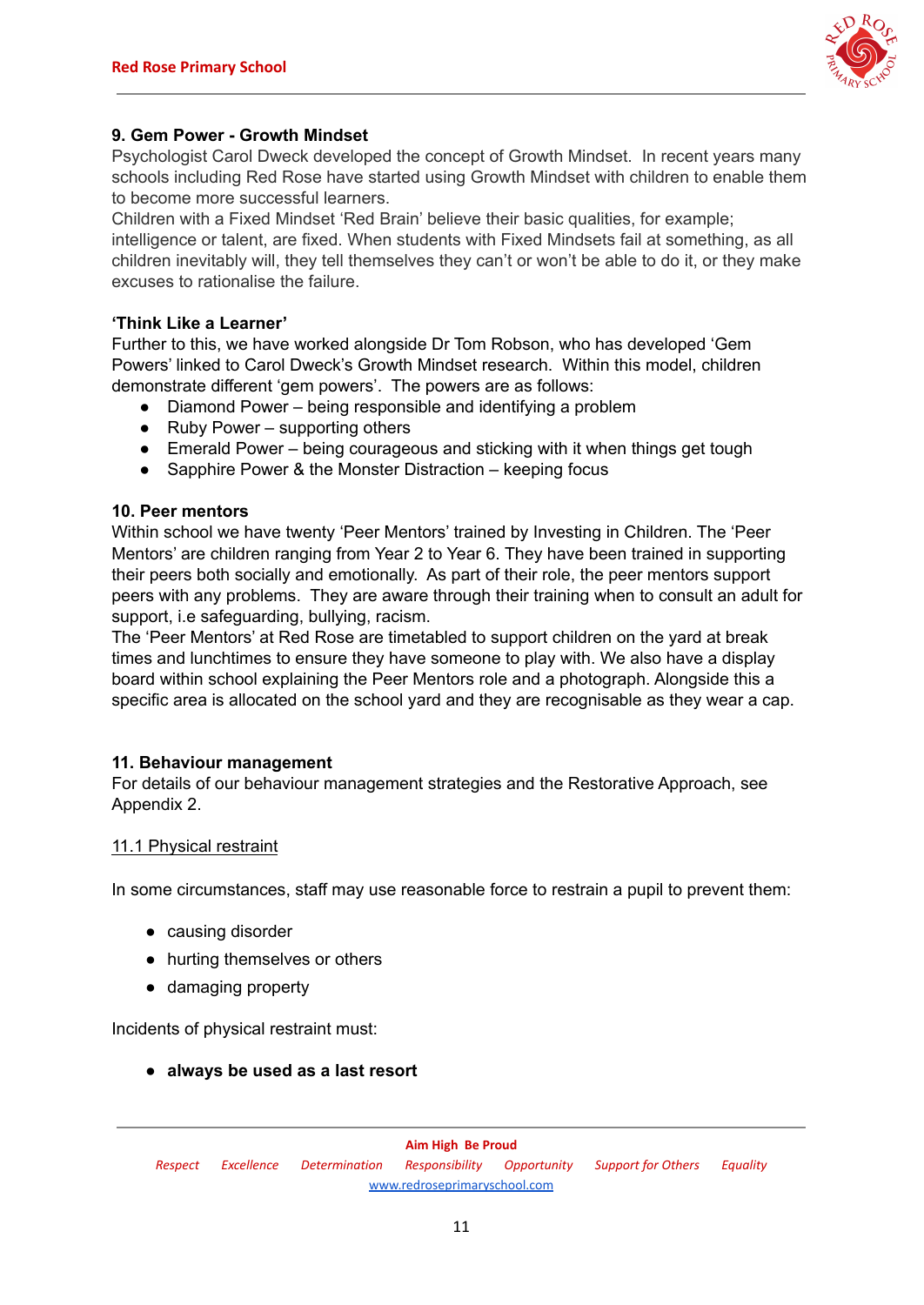

- be applied using the minimum amount of force and for the minimum amount of time possible
- be used in a way that maintains the safety and dignity of all concerned
- never be used as a form of punishment
- be recorded and reported to parents

Within Red Rose, twelve staff are trained in 'Team Teach' (*'Founded in 1997 by George Matthews, a teacher with 20 years' experience. Team Teach is to equip everyone with the tools they need to understand behaviour and manage challenging situations, at work or in daily life, in a positive and respectful manner.')*

Team Teach Staff are able to promote clear and accurate communication between colleagues and the children being cared for. Any physical contact that may need to occur has been developed to rely on biomechanics to reduce the amount of physical force required to achieve a positive result.

## 11.2 Confiscation

**Any prohibited items (listed in Section 3) found in pupils' possession will be confiscated.** These items will not be returned to pupils.

We will also confiscate any item which is harmful or detrimental to school discipline. These items will be returned to pupils after discussion with senior leaders and parents, if appropriate.

Searching and screening pupils is conducted in line with the DfE's latest [guidance](https://www.gov.uk/government/publications/searching-screening-and-confiscation) on searching, screening and [confiscation.](https://www.gov.uk/government/publications/searching-screening-and-confiscation)

## 11.3 Pupil support

The school recognises its legal duty under the Equality Act 2010 to prevent pupils with a protected characteristic from being at a disadvantage. Consequently, our approach to challenging behaviour may be differentiated to cater to the needs of the pupil.

The school's special educational needs co-ordinator will evaluate a pupil who exhibits challenging behaviour to determine whether they have any underlying needs that are not currently being met.

Where necessary, support and advice will also be sought from specialist teachers, an educational psychologist, medical practitioners and/or others, to identify or support specific needs.

When acute needs are identified in a pupil, we will liaise with external agencies and plan support programmes for that child. We will work with parents to create the plan and review it on a regular basis.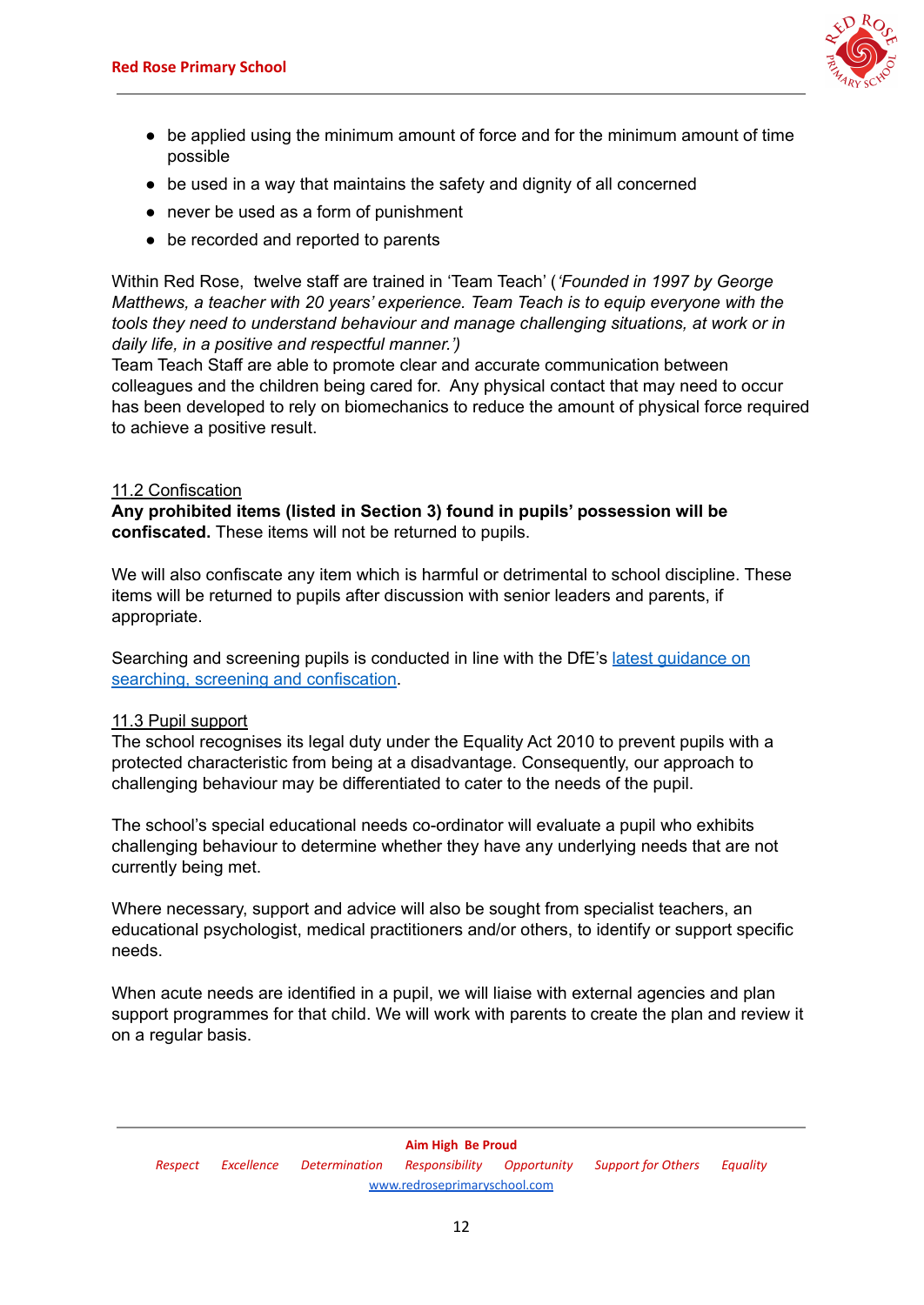

## **12. Pupil transition**

To ensure a smooth transition to the next year, pupils have transition sessions with their new teacher(s). In addition, staff members hold transition meetings.

To ensure behaviour is continually monitored and the right support is in place, information related to pupil behaviour issues may be transferred to relevant staff at the start of the term or year. Information on behaviour issues may also be shared with new settings for those pupils transferring to other schools.

## **13. Training**

Our staff are provided with ongoing training on managing behaviour, as part of continuing professional development.

#### **14. Monitoring arrangements**

This behaviour policy will be reviewed by the Headteacher and Personnel Committee annually. At each review, the policy will be approved by the Headteacher.

The written statement of behaviour principles (Appendix 1) will be reviewed and approved by the Personnel Committee annually.

#### **15. Links with other policies**

This behaviour policy is linked to the following policies:

- Exclusions policy
- Child Protection & Safeguarding policy
- Anti-bullying policy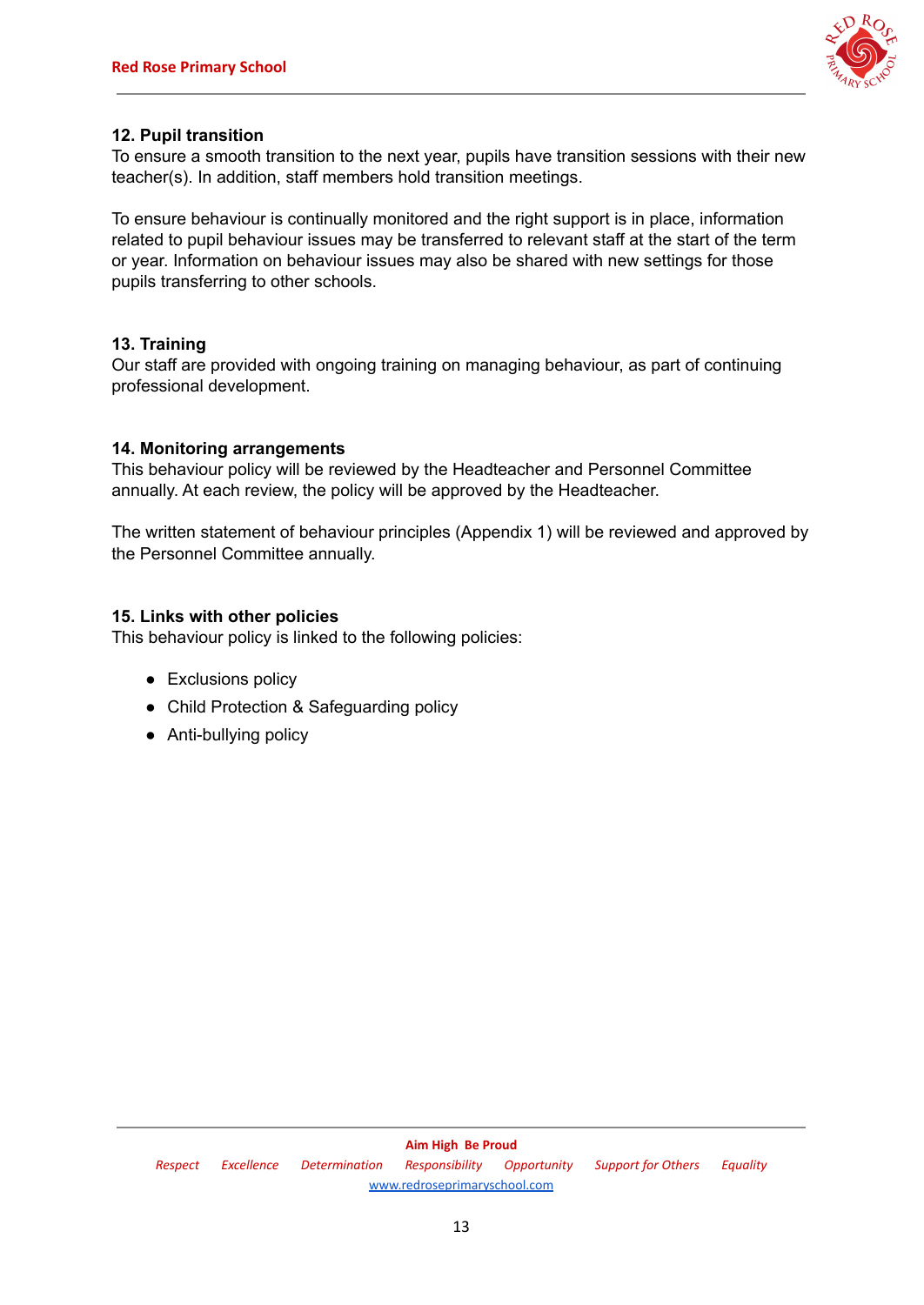

## **Appendix 1: Statement of Behaviour Principles**

- Every pupil understands they have the right to feel safe, valued and respected, and learn free from the disruption of others.
- All pupils, staff and visitors are free from any form of discrimination.
- Staff and volunteers set an excellent example to pupils at all times.
- Rewards, sanctions and reasonable force are used consistently by staff, in line with the behaviour policy.
- The behaviour policy is understood by pupils and staff.
- *●* The exclusions policy explains that exclusions will only be used as a last resort, and outlines the processes involved in permanent and fixed-term exclusions.
- *●* Pupils are helped to take responsibility for their actions.
- *●* Families are involved in behaviour incidents to foster good relationships between the school and pupils' home life.

The governing body also emphasises that violence or threatening behaviour will not be tolerated in any circumstances.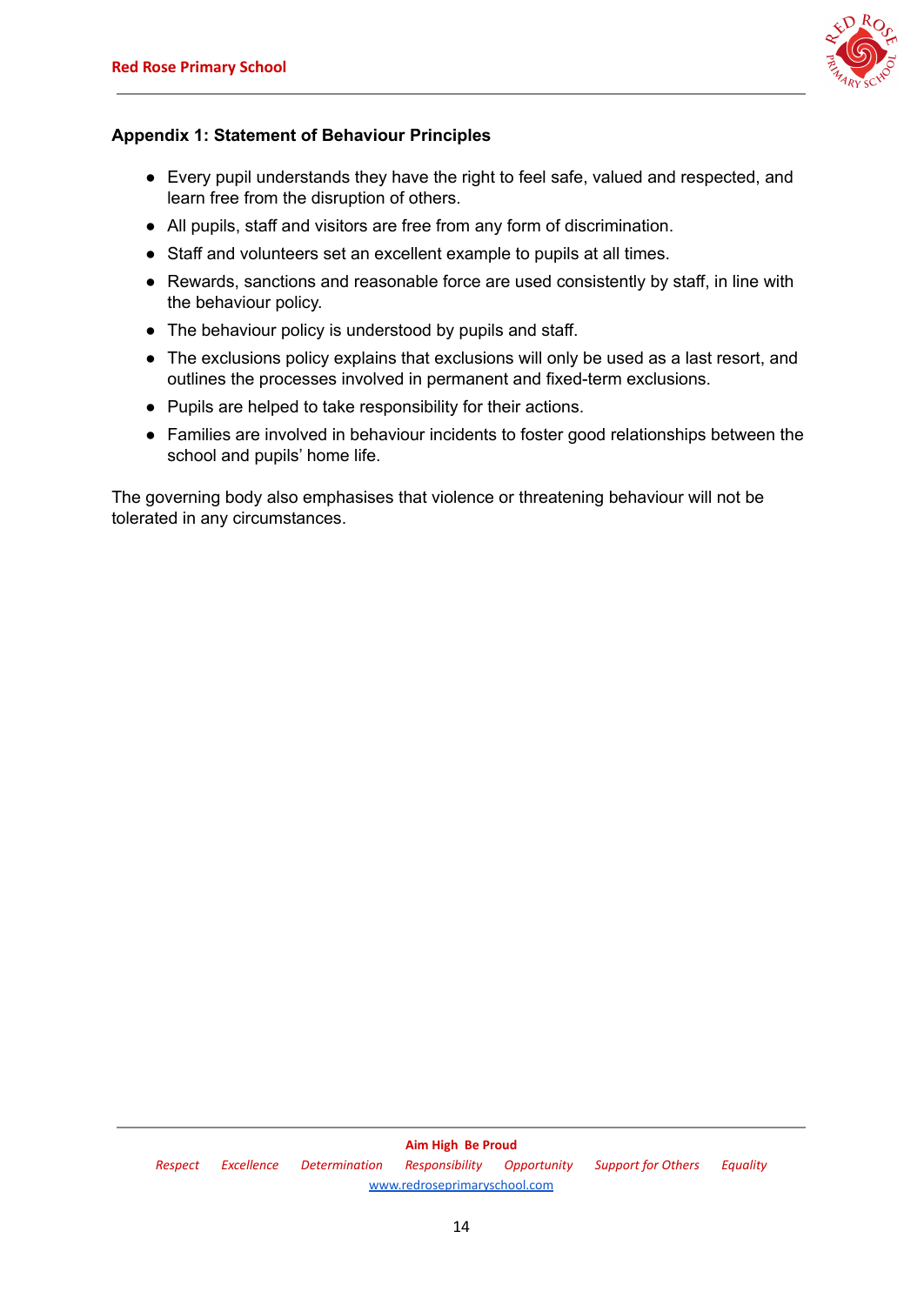

# **Appendix 2 : Policy into Practice**

Every class and all staff use the same 'Ready to Learn' system for recording and reporting positive & negative actions. It is a visual system that all children and staff can monitor and the system allows children to reflect upon their actions and to make improvements.

- All children start each lesson on **'Ready to Learn'.** It is expected that the majority of children will keep their name on 'Ready to learn'
- Any child displaying outstanding learning can be moved to **'Role model'**
- If a learning behaviour is negative the child will be spoken to and made aware of their negative behaviour, e.g. verbal warning, non-verbal communication (e.g. frowning).
- If necessary, the class teacher will indicate what action they are unhappy with and outline the consequence of continuing with this action.
- If the negative action continues, the child will be moved to **'Think about it'**
- If the negative actions persists the child will be moved to **'Miss break time'**
- Continued negative behaviour can then result in the child being placed on **Removal** from class. When this occurs a member of the SLT will be informed and a decision will be made on whether to contact home. Appropriate sanctions will then be put in place.

**Zero tolerance** is given for physical assault (deliberate kicking, punching, hitting, etc.) or damaging property. (See below) Any of these behaviours will be dealt with by a member of the Senior Leadership Team.

## **Restorative Approaches**

A restorative model in school focuses on the impact on relationships and how they can be successfully restored and maintained. If a relationship between pupils breaks down then a restorative conversation will take place as soon as possible regarding the action.

The emphasis is on reparation and reintegration and encourages children to express and listen to how their actions have affected others, working together to find solutions. It promotes effective conflict resolution skills, providing children with a forum to 'have their say and be heard.'

The following questions are asked to those who have been affected which focus on resolving the situation and all staff use these:

- 1. What happened?
- 2. What were you thinking?
- 3. What were you feeling?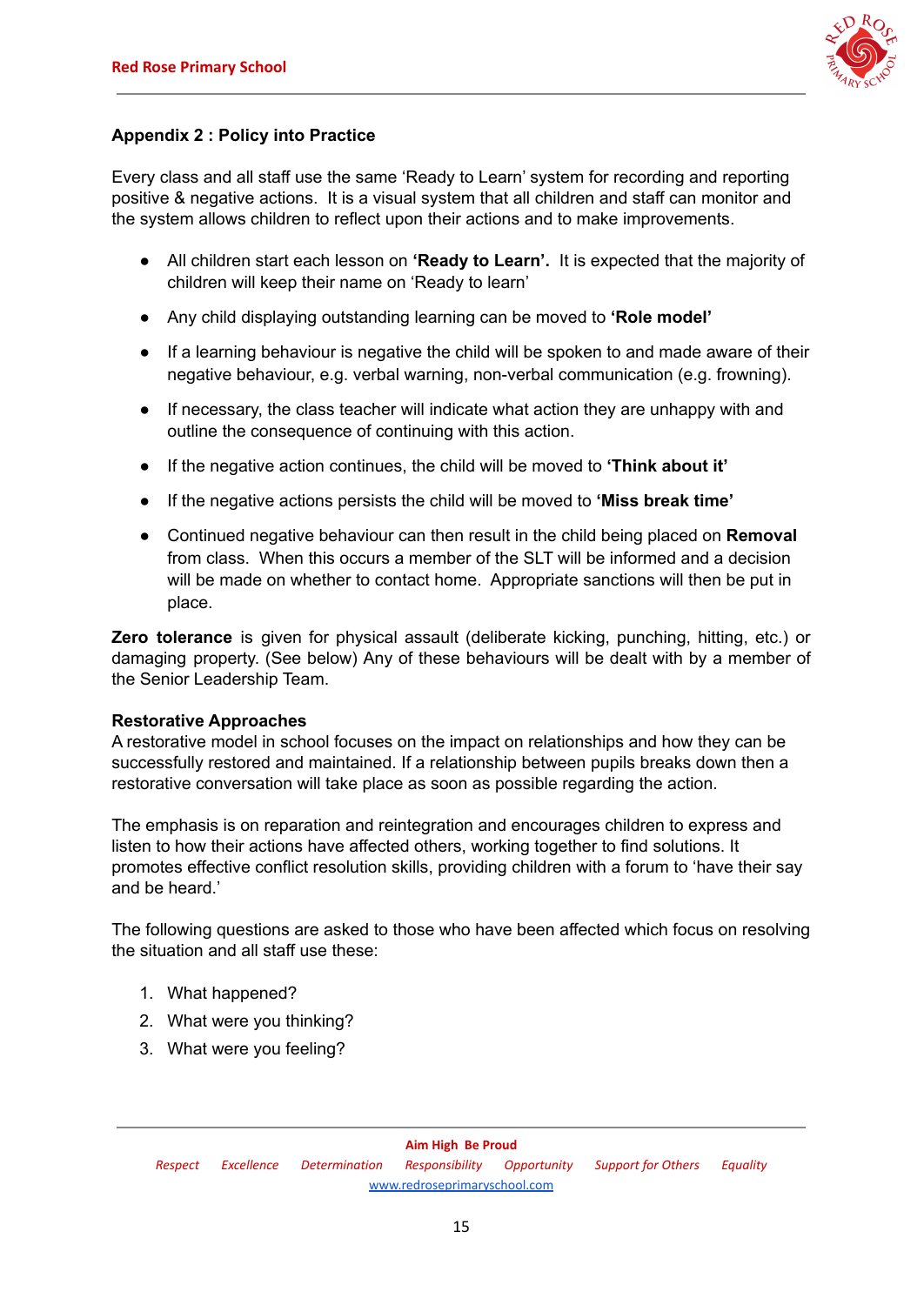

- 4. Who has been affected?
- 5. What needs to happen to make things fair and better? / What do you need to do now to move forwards?

**Zero tolerance** is given for physical assault (deliberate kicking, punching, hitting, etc.) or damaging property. (See below) Any of these behaviours will result in a child moving immediately to the red traffic light and discussing their actions with the Head Teacher. Parents will be informed of their child's inappropriate behaviour either in person at the end of the day, via a telephone call home or a letter. If the problem is severe or recurring then exclusion procedures are implemented. County guidelines will be followed. Parents have the right of appeal to the Governing Body against any decision to exclude.

# **All staff follow a restorative approach, promote respectful relationships through positivity and ensure high expectations by addressing negative actions.**

# **Strategies for Promoting Positive Behaviour**

At the heart of encouraging positive behaviour is ensuring that the Behaviour Policy is known and understood by all and consistently implemented.

All staff are expected to apply the rewards and sanctions in a consistent manner. All staff are also expected to model the behaviour we expect to see in our children and in particular to address children courteously and with respect.

## **Start of day / lessons**

- Teacher to "meet" and "greet" children at the class door on arrival
- Starter activity to be available immediately and accessible to all

## **During Lessons**

- High expectations of work and behaviour.
- High quality teaching
- Promotion of a stimulating environment
- Build positive relationships
- Ensure school rules (exemplified), rewards and sanctions are visible to all
- Praise consistently **(5:1 ratio minimum)**
- Know your children well and understand their needs SEN etc.
- Plan the use of any additional adults to support children who need extra help to meet the lesson objectives.

## **End of Lessons**

- Allow time for plenary and reflection on whether Learning Objectives have been achieved
- Ensure the classroom is tidy
- Orderly dismissal. At the end of playtime/lunch time ensure you are in class to greet your class.
- Ensure you accompany your children to the school gate at the end of the day.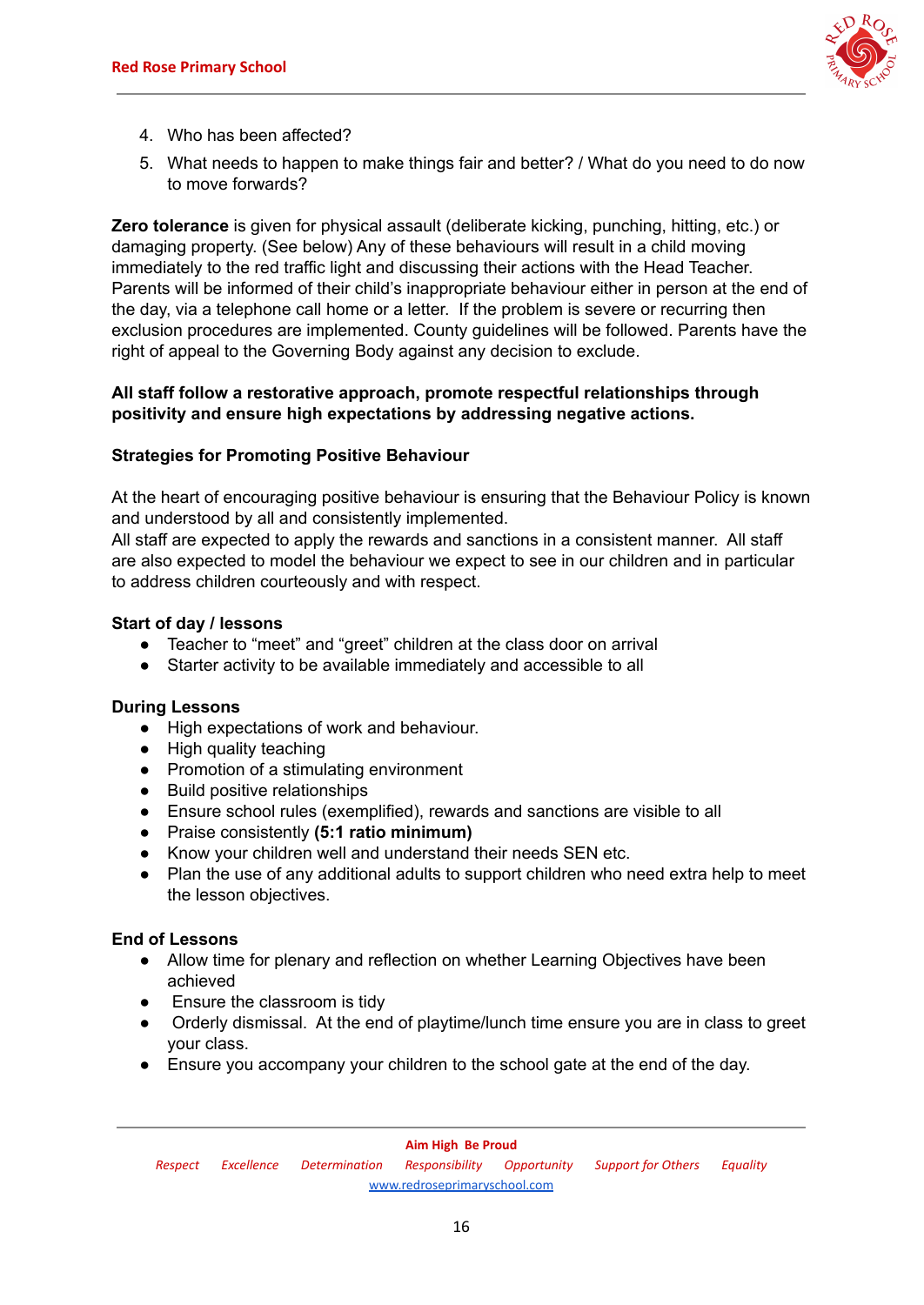

● Teaching assistants/lunch time supervisors to be on the school yard promptly before school/break times/lunchtimes and supervise the children in classrooms until the teacher returns after lunch at 12:45 (KS1) and 13:10 (KS2) (Please refer to the staff handbook)

# **Out of Class**

- Notice and respond to good behaviour exhibited by children from across the school.
- Duties supervisory staff on time, in correct place. Take opportunities to build relationships with children.
- Intervene whenever incidents occur follow Restorative Approaches where possible.
- Corridors kept clean and tidy with motivating/informative displays.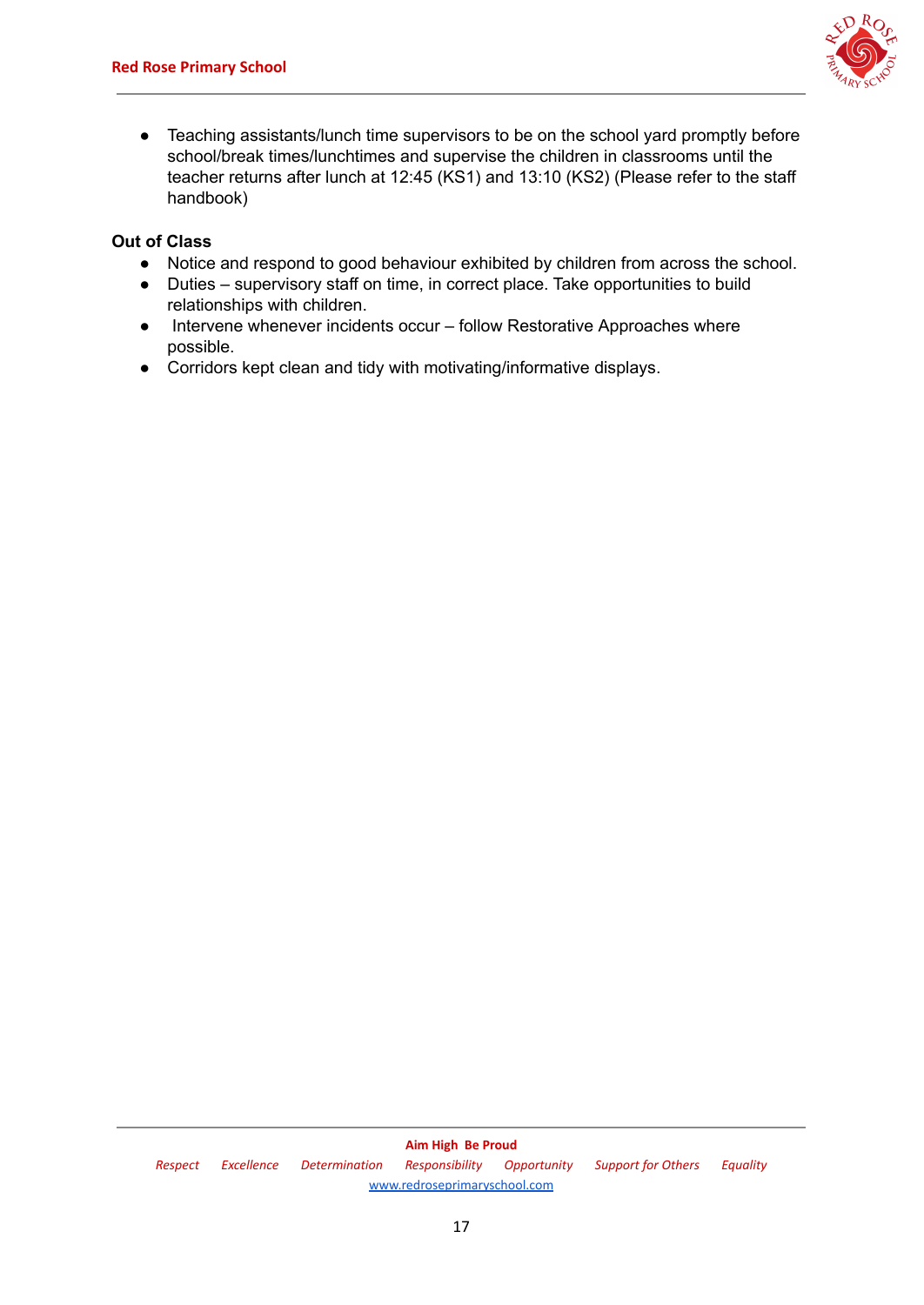

# **Appendix 3: Strategies for promoting a Growth Mindset**

Help children understand a little more about how the brain works, that it gets more powerful through practicing the things you want to get better at, determination, and bouncing back from disappointment, the feeling you get when you don't get your own way and making mistakes

- Try to not tell children they are smart, gifted, or talented, since this implies that they were born with the knowledge, and does not encourage effort and growth. Instead use different methods of praise
- Let children know when they demonstrate a growth mindset.
- Praise the process. It is effort, resilience, determination, commitment, and practice that allow children to become the best version of themselves.
- Don't praise the result but the process.
- Understand the power of mistakes. Children sometimes learn the most when they fail. Let them know that mistakes are a big part of the learning process. There is nothing like the feeling of struggling through a very difficult problem, only to finally break through and solve it! The more challenging the problem, the more satisfying it is to find the solution.
- Encourage participation and collaborative group learning. Children learn best when they are immersed in a topic and allowed to discuss and advance with their peers.
- Encourage competency-based learning. Get children excited about subject matter by explaining why it is important and how it will help them in the future. The goal should never be to get the 'correct' answer, but to understand the topic at a fundamental, deep level, and want to learn more.

## **Questions that will help develop a growth mindset:**

- · What did you learn today?
- · How did you learn that?
- · What mistakes did you make that help you learn?
- · What did you do that made you more resilient?
- · What did you do that made you persevere?
- · What did you struggle with today?
- · What little problems did you take responsibility for?
- · What did you say or do to make someone feel good today?
- · What monster distractions did you fight off successfully today?
- · What monster distractions do you need to practice fighting off?

# **Give more praise for the process of learning I love the way you:**

- like doing the tricky things
- the way you remain calm when things don't go your way
- just keep on going….you think it out, then use a buddy's brain, then the bits and bobs around you and then and only then do you ask an adult…great stuff
- praise other people when they are successful